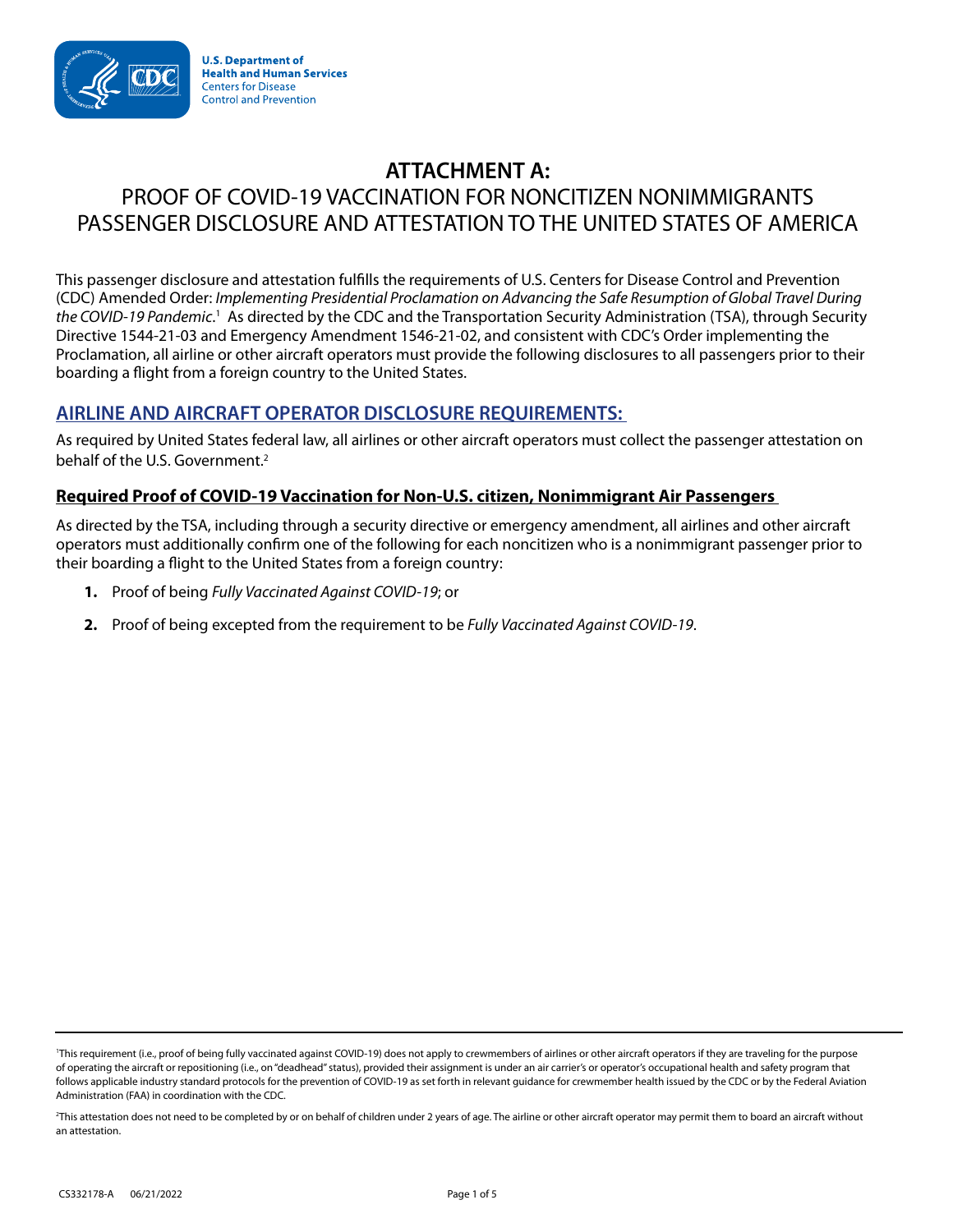# **PROOF OF COVID-19 VACCINATION FOR NONCITIZEN NONIMMIGRANTS PASSENGER DISCLOSURE AND ATTESTATION TO THE UNITED STATES OF AMERICA**

The information provided below must be accurate and complete to the best of the individual's knowledge. Under United States federal law, the applicable portion of the attestation must be completed for each passenger ages 2 years or older and the attestation must be provided to the airline or aircraft operator prior to boarding a flight to the United States from a foreign country. Failure to complete and present the applicable portion of the attestation, or submitting false or misleading information, could result in delay of travel, denial of boarding, or denial of boarding on future travel, or put the passenger or other individuals at risk of harm, including serious bodily injury or death. Any passenger who fails to comply with these requirements may be subject to criminal penalties. Willfully providing false or misleading information may lead to criminal fines and imprisonment under, among other provisions, 18 U.S.C. § 1001. Providing this information can help protect you, your friends and family, your communities, and the United States. CDC appreciates your cooperation.

**One attestation form must be filled out for each passenger age 2 years or older who is not a U.S. citizen, U.S. national, lawful permanent resident, or an immigrant (***"Covered Individual"***), and who is seeking to enter the United States by air travel.3 The attestation may be filled out by the air passenger or on behalf of the air passenger by a legal representative, such as a parent or guardian. The passenger must also be able to check all boxes related to and comply with applicable after travel requirements to board a plane to the United States.**

| ı,<br>PRINT FIRST AND LAST NAME |                       | am attesting on (Select one):                                                                                                                                                                                                      |
|---------------------------------|-----------------------|------------------------------------------------------------------------------------------------------------------------------------------------------------------------------------------------------------------------------------|
| $\bigcirc$ My own behalf        | $\bigcirc$ Behalf of: |                                                                                                                                                                                                                                    |
|                                 |                       | PRINT FIRST AND LAST NAME                                                                                                                                                                                                          |
|                                 |                       | A. FULLY VACCINATED (If you select A, skip to signature page and sign the form to complete Attestation.)<br>$\bigcirc$ I attest that I am (or the person I am attesting on behalf of is) <b>fully vaccinated</b> against COVID-19. |

## **B. NOT FULLY VACCINATED OR UNWILLING TO PROVIDE PROOF OF VACCINATION**

● I attest that I am (or the person I am attesting on behalf of is) **excepted** from the requirement to present **Proof of Being Fully Vaccinated Against COVID-19** based on one of the following *(make one choice, as applicable)*:

● Diplomatic and Official Foreign Government Travel *(complete C only, then sign the form to complete Attestation)*.

 $\bigcirc$  Child ages 2 through 17 years *(complete D only, then sign the form to complete Attestation)*.

- Participant in certain COVID-19 vaccine trials, as determined by CDC *(complete D only, then sign the form to complete Attestation).*
- Medical contraindication to an accepted COVID-19 vaccine, as determined by CDC *(complete E only, then sign the form to complete Attestation).*
- $\bigcirc$  Humanitarian or emergency exception, as determined by CDC and documented by an official U.S. Government letter *(complete F only, then sign the form to complete Attestation).*

<sup>3</sup> Any passenger who is not a U.S. citizen, U.S. national, lawful permanent resident, or an immigrant is referred to as a Covered Individual because they are covered by the Presidential Proclamation and CDC's Amended Order: Implementing Presidential Proclamation on Advancing the Safe Resumption of Global Travel During the COVID-19 Pandemic. This term does not apply to crewmembers of airlines or other aircraft operators if such crewmembers and operators adhere to all industry standard protocols for the prevention of COVID-19, as set forth in relevant guidance for crewmember health issued by the CDC or by the FAA in coordination with the CDC.

Public reporting burden of this collection of information is estimated to average 2 hours per response, including the time for reviewing instructions, searching existing data sources, gathering and maintaining the data needed, and completing and reviewing the collection of information. An agency may not conduct or sponsor, and a person is not required to respond to, a collection of information unless it displays a currently valid OMB Control Number. Comments regarding this burden estimate or any other aspect of this collection of information, including suggestions for reducing this burden, may be submitted to CDC/ATSDR Reports Clearance Officer, 1600 Clifton Road NE, MS D-74, Atlanta, Georgia 30333; ATTN: PRA 0920-1318.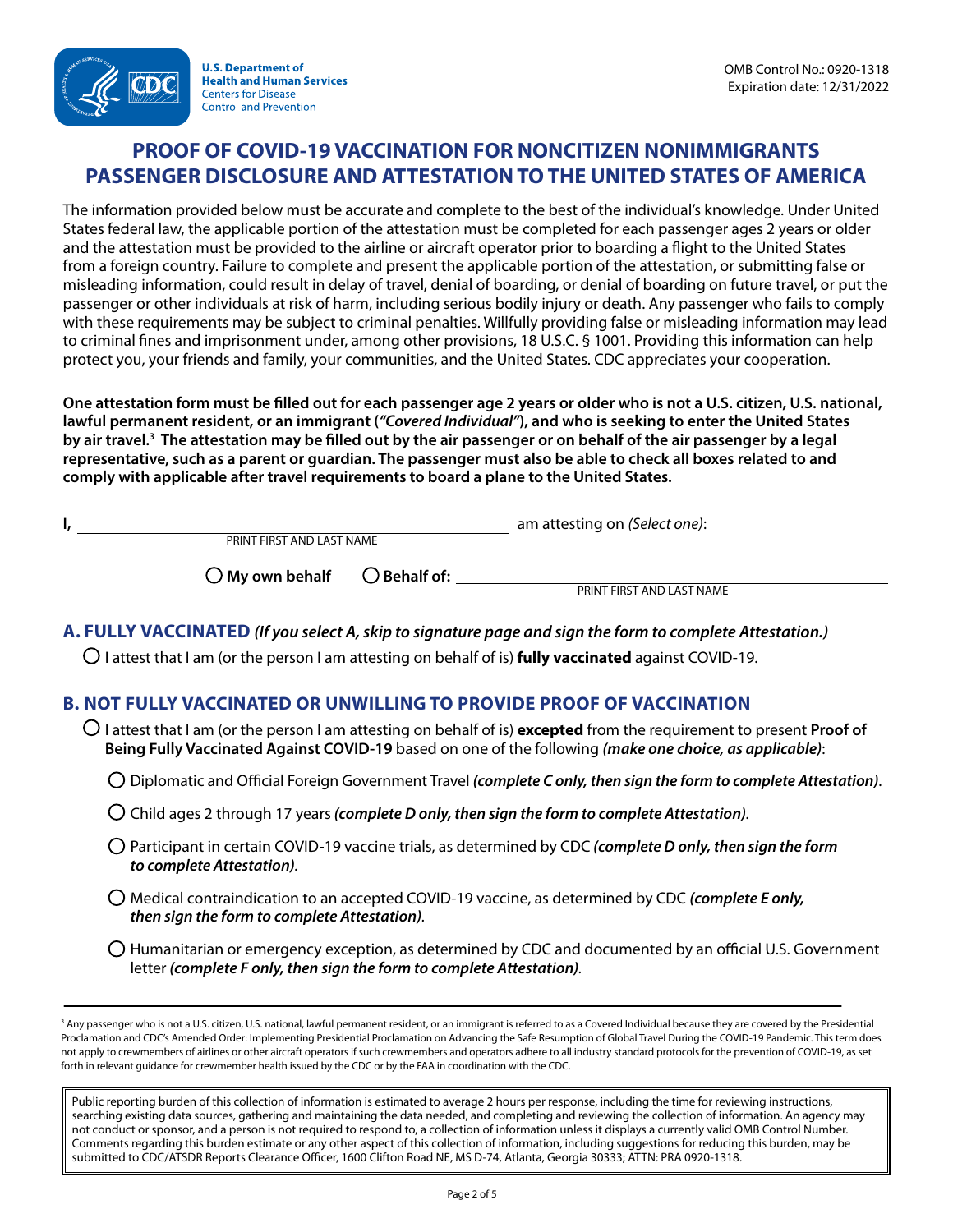- $\bigcirc$  Valid nonimmigrant visa holder (excluding B-1 or B-2 visas) and citizen of a Foreign Country with Limited COVID-19 Vaccine Availability, as determined by CDC *(complete F only, then sign the form to complete Attestation).*
- $\bigcirc$  Member of the U.S. Armed Forces or spouse or child (ages 2 through 17 years) of a member of the U.S. Armed Forces *(proceed to signature line only, then sign the form to complete Attestation).*
- Sea crewmember traveling pursuant to a C-1 and D nonimmigrant visa *(complete F only, then sign the form to complete Attestation).*
- $\bigcirc$  Person whose entry is in the U.S. national interest as determined by the Secretary of State, the Secretary of Transportation, the Secretary of Homeland Security, or their designees *(complete G only, then sign the form to complete Attestation).*

### *C. EXCEPTION:*

#### **• Diplomat and Official Foreign Government Travel**

● I attest that I am (or the person I am attesting on behalf of is) **excepted** from the requirement to present **Proof of Being Fully Vaccinated Against COVID-19** and made the following arrangements *(must check all boxes in C and then sign Attestation)*.

 $\Box$  To be tested with a COVID-19 viral test 3-5 days after arriving in the United States, unless I have (or this person has) documentation of having recovered from COVID-19 in the past 90 days;

 $\Box$  To self-quarantine for a full 5 calendar days following arrival, even if the result of my (or this person's) postarrival viral test is negative, except during periods when my (or this person's) attendance is required to carry out the purposes of the diplomatic or official foreign government travel (e.g., to attend official meetings or events), unless I have (or this person has) documentation of having recovered from COVID-19 in the past 90 days; and

 $\Box$  To self-isolate for a full 5 calendar days and properly wear a well-fitting mask any time I am (or this person is) around others during my (or this person's) isolation period and for an additional 5 days after ending isolation,

- if the result of the post-arrival viral test is positive; or
- if I develop (or this person develops) COVID-19 symptoms.

### *D. EXCEPTIONS:*

- **• Child 2 to 17 years of age**
- **• Participant in certain COVID-19 vaccine trials as determined by CDC**

● I attest that I am (or the person I am attesting on behalf of is) **excepted** from the requirement to present **Proof of Being Fully Vaccinated Against COVID-19** and made the following arrangements *(must check all boxes in D and then sign Attestation).*

 $\Box$  To be tested with a COVID-19 viral test 3-5 days after arriving in the United States, unless I have (or the person has) documentation of having recovered from COVID-19 in the past 90 days;

- $\Box$  To self-isolate for a full 5 calendar days and properly wear a well-fitting mask any time I am (or this person is) around others during my (or this person's) isolation period and for an additional 5 days after ending isolation,
	- if the result of the post-arrival viral test is positive, or
	- if I develop (or this person develops) COVID-19 symptoms.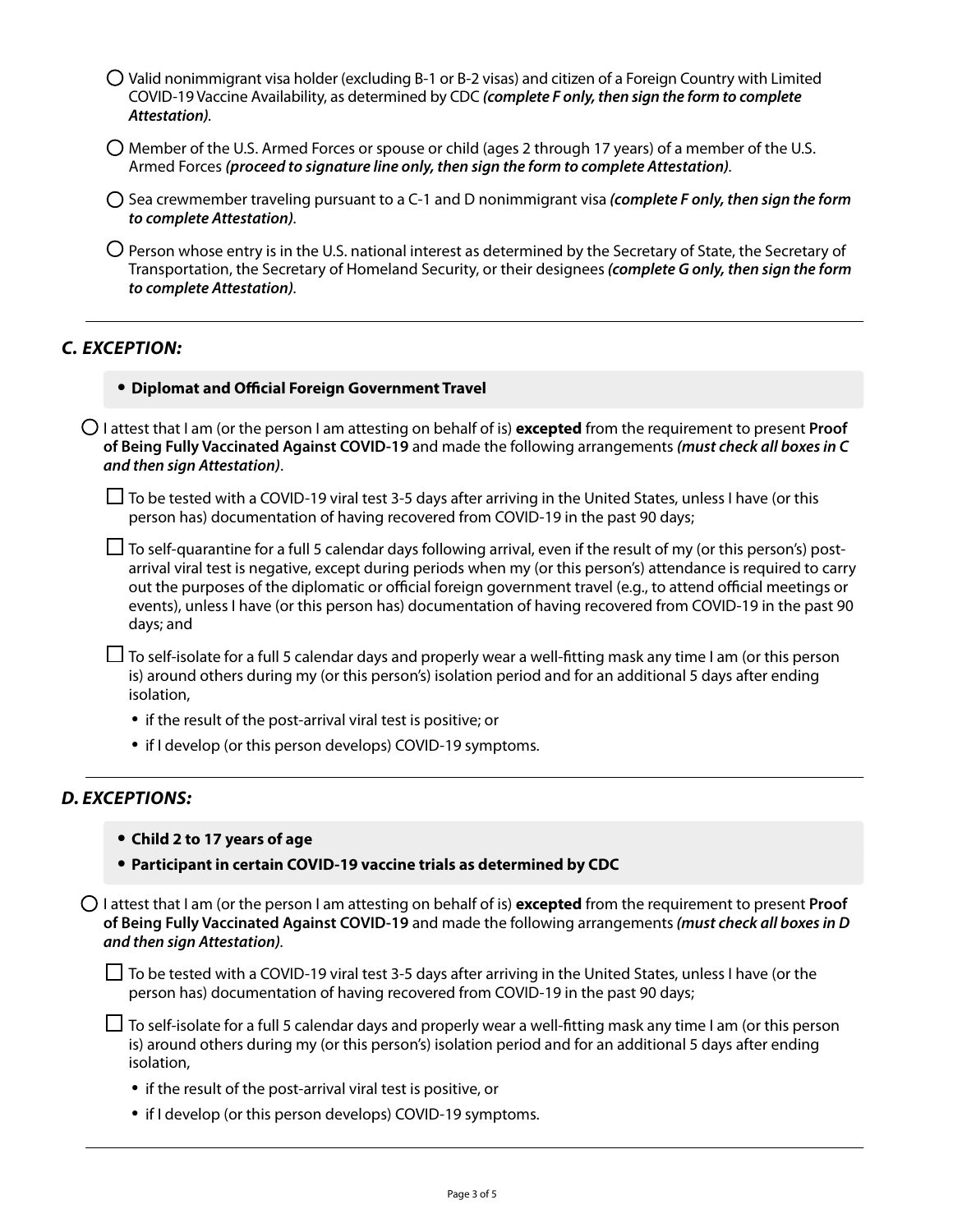#### **• Medical contraindication to an accepted COVID-19 vaccine as determined by CDC**

● I attest that I am (or the person I am attesting on behalf of is) **excepted** from the requirement to present **Proof of Being Fully Vaccinated Against COVID-19** and made the following arrangements*(must check all boxes in E and then sign Attestation).* 

 $\Box$  To be tested with a COVID-19 viral test 3-5 days after arriving in the United States, unless I have (or this person has) documentation of having recovered from COVID-19 in the past 90 days;

 $\Box$  To self-quarantine for a full 5 calendar days, even if the result of my (or this person's) post-arrival viral test is negative, unless I have (or this person has) documentation of having recovered from COVID-19 in the past 90 days; and

 $\Box$  To self-isolate for a full 5 calendar days and properly wear a well-fitting mask any time I am (or this person is) around others during my (or this person's) isolation period and for an additional 5 days after ending isolation,

- if the result of the post-arrival viral test is positive, or
- if I develop (or this person develops) COVID-19 symptoms.

#### *F. EXCEPTIONS:*

- **• Humanitarian or emergency exception as determined by CDC;**
- **• Valid nonimmigrant visa holder (excluding B-1 or B-2 visas) and citizen of a Foreign Country with Limited COVID-19 Vaccine Availability as determined by CDC;** *or*
- **• Sea crewmember traveling pursuant to a C-1 and D nonimmigrant visa**

● I attest that I am (or the person I am attesting on behalf of is) **excepted** from the requirement to present **Proof of Being Fully Vaccinated Against COVID-19** and made the following arrangements*(must check all boxes in F and then sign Attestation).* 

■ To be tested with a COVID-19 viral test 3-5 days after arriving in the United States, unless I have (or this person has) documentation of having recovered from COVID-19 in the past 90 days;

 $\Box$  To self-quarantine for a full 5 calendar days, even if the result of my (or this person's) post-arrival viral test is negative, unless I have (or this person has) documentation of having recovered from COVID-19 in the past 90 days;

 $\Box$  To self-isolate for a full 5 calendar days and properly wear a well-fitting mask any time I am (or this person is) around others during my (or this person's) isolation period and for an additional 5 days after ending isolation,

if the result of the post-arrival viral test is positive; or

- if I develop (or this person develops) COVID-19 symptoms; and
- To become fully vaccinated against COVID-19 within 60 days of arriving in the United States, or as soon thereafter as is medically appropriate, if intending to stay in the United States for more than 60 days.